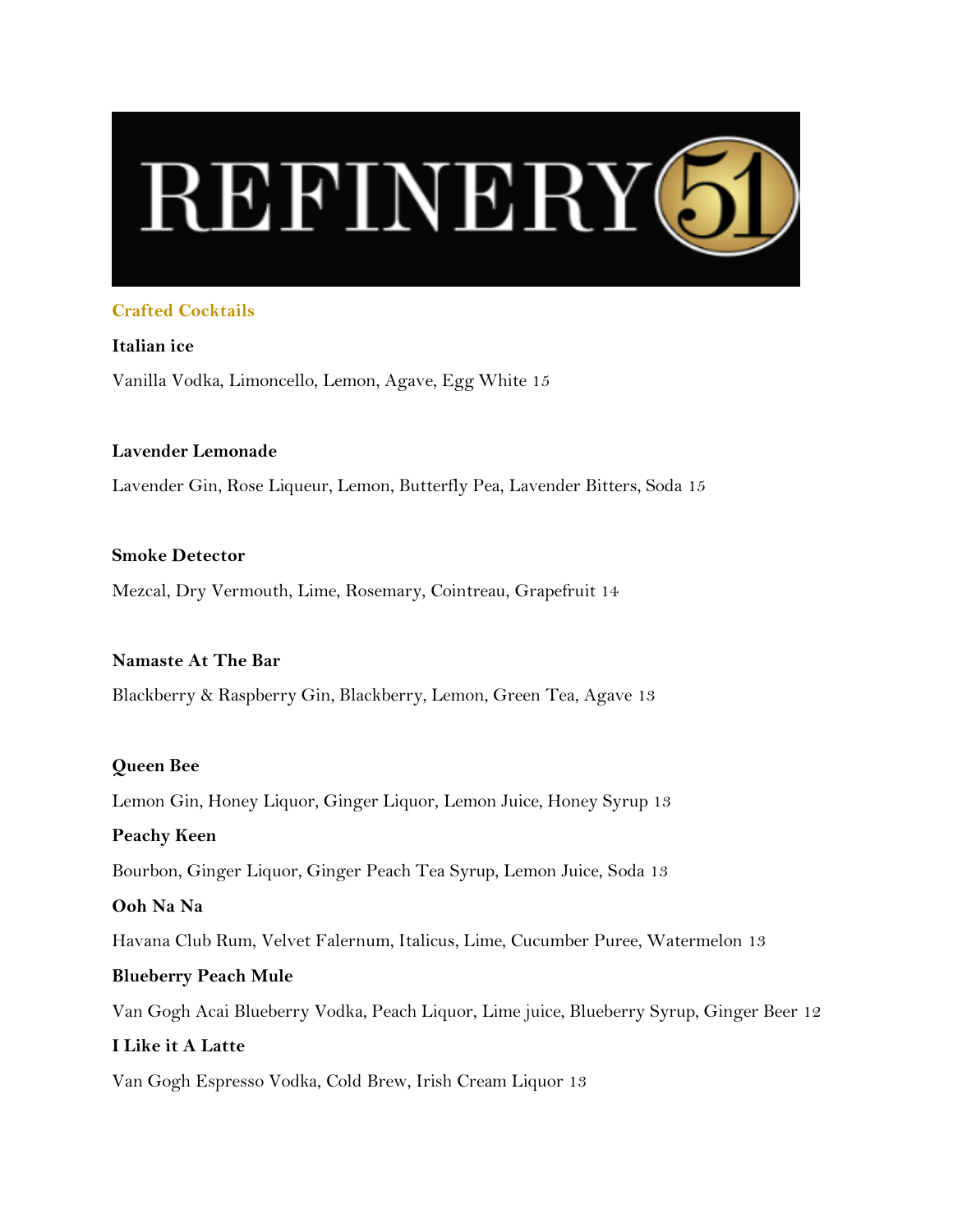## **Sweet Days, Hot Nights**

Milargo Blanco Tequila, Orange Liquor, Lime Juice, Mango, Jalapeno 13

## **Fig Get About It**

Fig Vodka, Ginger Liquor, Licor 43, Lemon Juice 13

## **Caught In The Rain**

Toasted Coconut Rum, Velvet Falernum, Pineapple Juice, Coconut Water 12

## **White/Rose/Sparkling**

|                                  | glass bottle |    |
|----------------------------------|--------------|----|
| San Angelo, Pinot Grigio         | 10           | 30 |
| Italy                            |              |    |
| Bisci, Verdicchio d'Matelica     | 11           | 33 |
| Italy                            |              |    |
| Gini, Soave Classico             | 12           | 36 |
| Italy                            |              |    |
| Sponge Cake, Unoaked Chardonnay  | 10           | 30 |
| California                       |              |    |
| Josh Cellars, Chardonnay Reserve | 12           | 36 |
| North Coast                      |              |    |
| Angeline, Sauvignon Blanc        | 12           | 36 |
| California                       |              |    |
| Infamous Goose, Sauvignon Blanc  | 10           | 30 |
| New Zealand                      |              |    |
| Oliver La Font, Cotes du Rhone   | 12           | 36 |
| France                           |              |    |
| Kung Fu, Riesling                | 10           | 30 |
| Washington                       |              |    |
| Blufeld, Riesling                | 10           | 27 |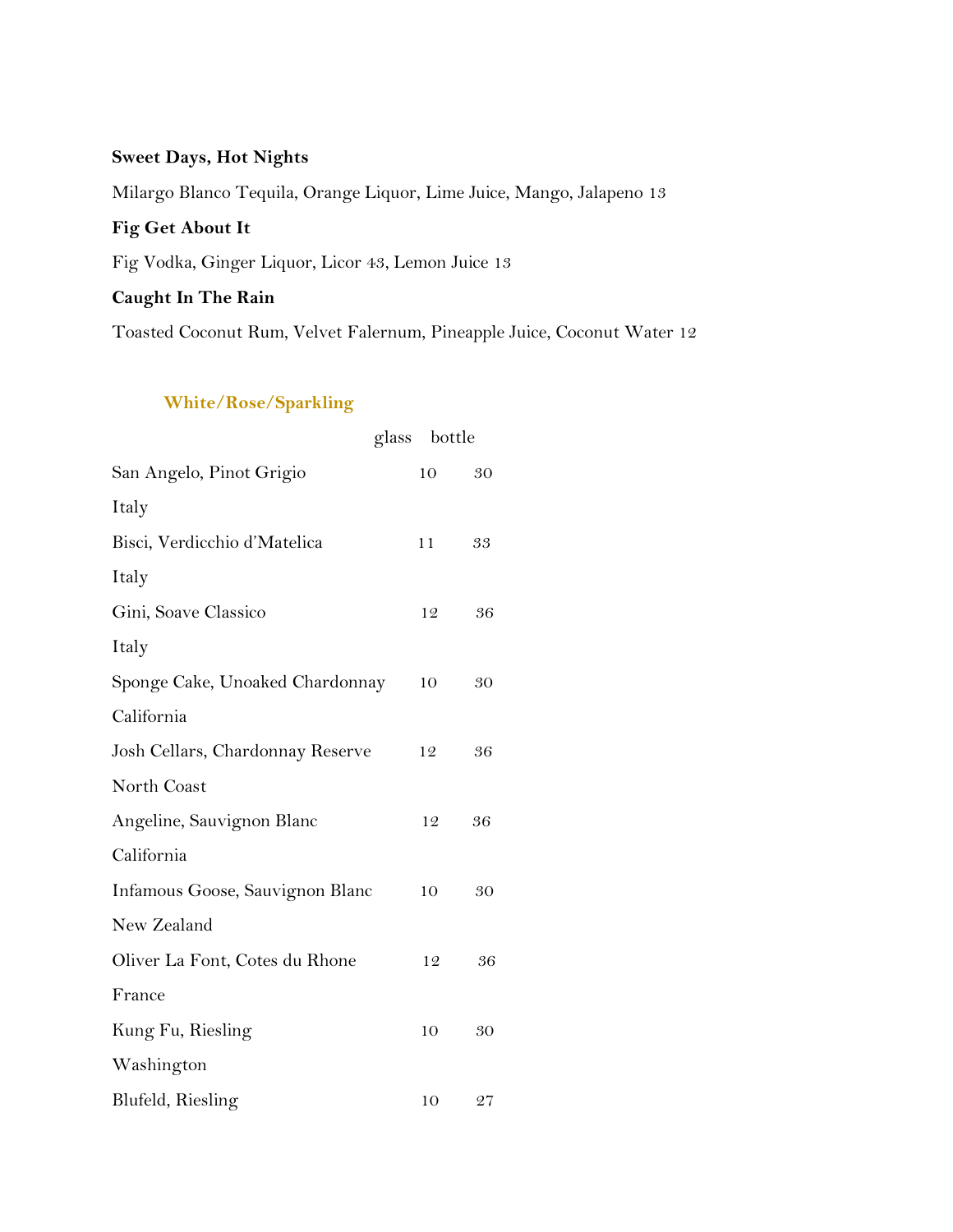| Germany                 |    |    |
|-------------------------|----|----|
| Fleur de Prairie, Rose  | 12 | 36 |
| France                  |    |    |
| Mionetto, Prosecco      | 9  | 30 |
| Mionetto, Prosecco Rose |    |    |

## **Red**

|                                     | glass bottle |     |
|-------------------------------------|--------------|-----|
| 14 Hands, Cabernet Sauvignon        | 10           | 30  |
| Washington                          |              |     |
| Liberty School, Cabernet Sauvignon  | 12           | 36  |
| Paso Robles                         |              |     |
| Black Stallion, Cabernet Sauvignon  |              | 50  |
| California                          |              |     |
| Earthquake, Cabernet Sauvignon      |              | 55  |
| Lodi                                |              |     |
| Scattered Peaks, Cabernet Sauvignon |              | 60  |
| Napa Valley                         |              |     |
| Erath Resplendent, Pinot Noir       | 13           | 36  |
| Oregon                              |              |     |
| Martin Ray, Pinot Noir              | 14           | 42  |
| Sonoma                              |              |     |
| Skyfall, Merlot                     | 9            | 27  |
| Washington                          |              |     |
| Guru Gold, Red Blend                | 12           | 36  |
| Argentina                           |              |     |
| The Prisoner, Red Blend             |              | 120 |
| California                          |              |     |
| Luna, Malbec                        | 10           | 30  |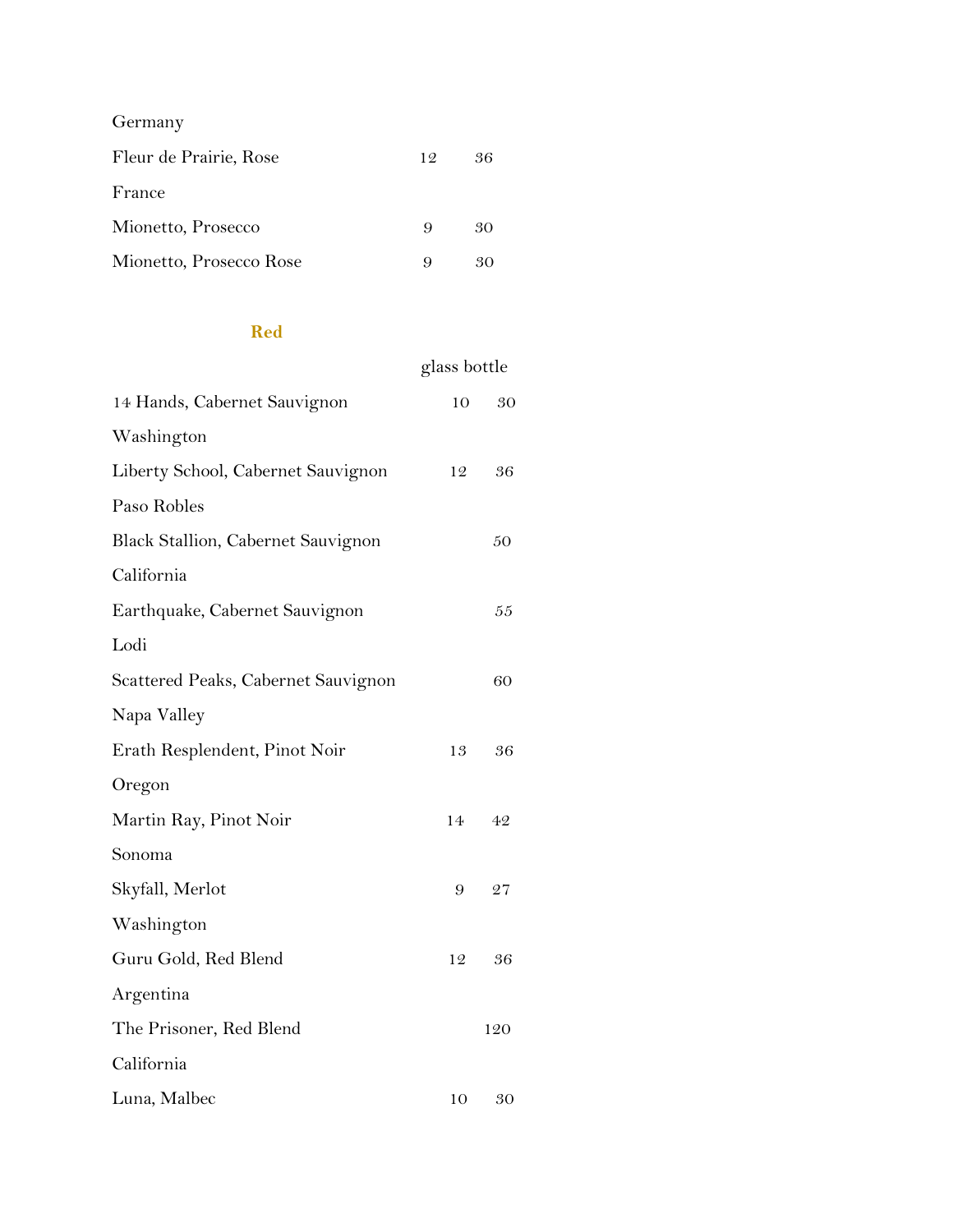Argentina

| Tonel 78, Malbec Bonarda          | 13 | 39 |
|-----------------------------------|----|----|
| Argentina                         |    |    |
| Chateau St. Julian, Bordeaux      | 12 | 36 |
| France                            |    |    |
| Domaine Remjeanne, Cotes du Rhone | 12 | 36 |
| France                            |    |    |
| Pierre Girardin, Bourgogne        | 14 | 42 |
| France                            |    |    |
| Spelt La Valetina, Montepuliciano | 12 | 36 |
| Peppoli, Chianti Classico         | 14 | 48 |

# **House Favorite Wine**

Featuring Noble Vine Vineyards by the glass 7 bottle 21 Pinot Grigio Cabernet Sauvignon Chardonnay Pinot Noir

Sauvignon Blanc Merlot

Rose

#### **Beer**

#### **On tap**

Coors Light 5 Millhouse Kold One Kolsch 8 Allagash White 7 Sloop Juice Bomb 8 Spaten Oktoberfest 6 Doc's Pear Cider 7